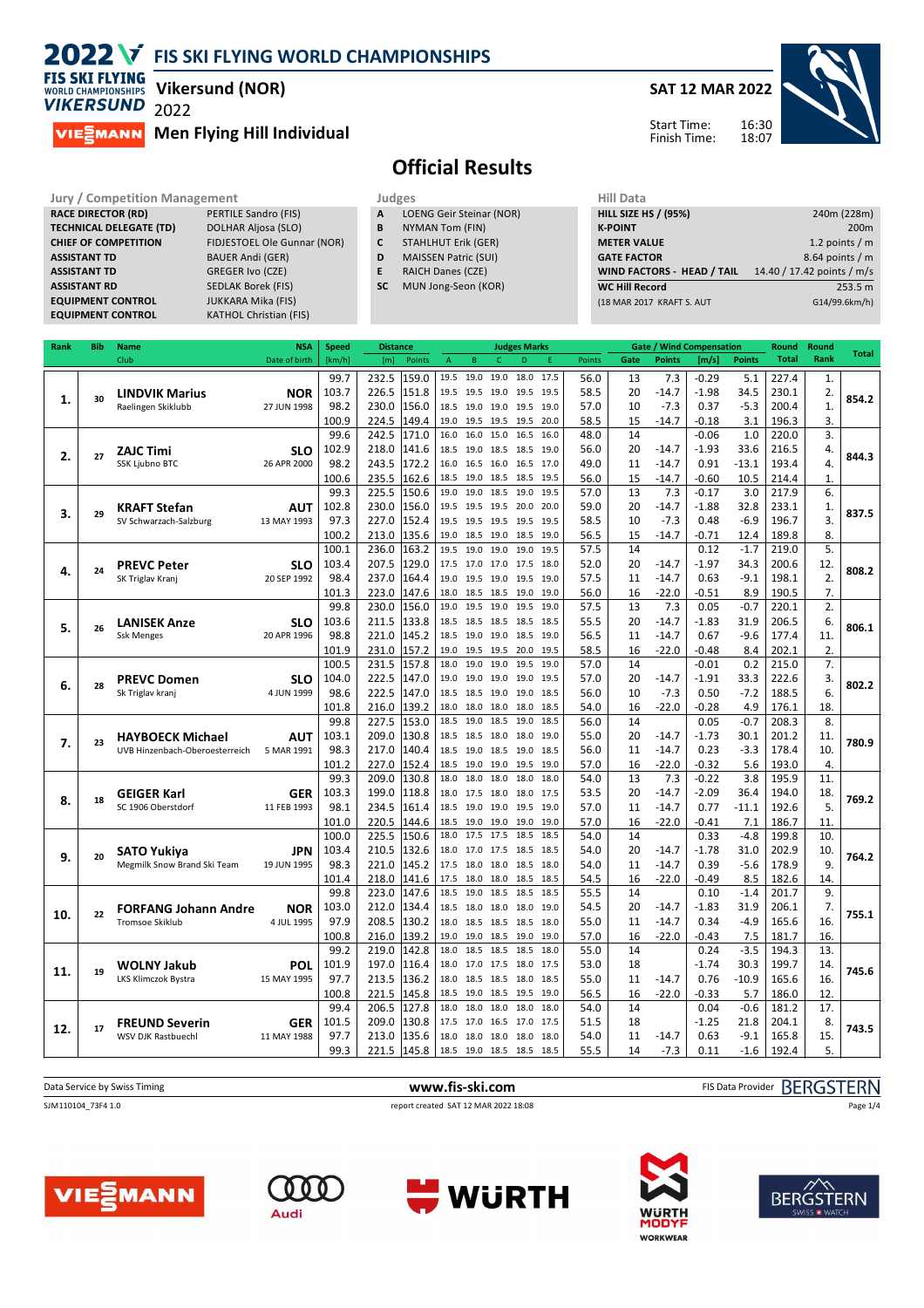**SAT 12 MAR 2022**

Start Time: Finish Time:



**FIS SKI FLYING VIRERSUND 2022 Vikersund (NOR)**

**MELAN Men Flying Hill Individual** 

**Official Results**

| Rank | <b>Bib</b>     | <b>Name</b>                       | NSΑ           | <b>Speed</b> | <b>Distance</b>          |                                                      | <b>Judges Marks</b> |              |          |               | <b>Gate / Wind Compensation</b> |               | Round        | Round | Total |
|------|----------------|-----------------------------------|---------------|--------------|--------------------------|------------------------------------------------------|---------------------|--------------|----------|---------------|---------------------------------|---------------|--------------|-------|-------|
|      |                | Club                              | Date of birth | [km/h]       | [m]<br>Points            | B<br>C.<br>A                                         | D<br>Ε              | Points       | Gate     | <b>Points</b> | [m/s]                           | <b>Points</b> | <b>Total</b> | Rank  |       |
|      |                |                                   |               | 99.2         | 204.5<br>125.4           | 18.0<br>17.5<br>17.5                                 | 17.0<br>18.0        | 53.0         | 13       | 7.3           | $-0.47$                         | 8.2           | 193.9        | 14.   |       |
|      |                | KOBAYASHI Ryoyu                   | <b>JPN</b>    | 102.1        | 208.5<br>130.2           | 18.0<br>18.0                                         | 18.5 18.0<br>18.5   | 54.5         | 18       |               | $-1.39$                         | 24.2          | 208.9        | 5.    |       |
| 13.  | 21             | Tsuchiya Home Ski Team            | 8 NOV 1996    | 98.1         | 195.5<br>114.6           | 17.0<br>17.5 17.5 17.5                               | 17.0                | 52.0         | 11       | $-14.7$       | 0.36                            | $-5.2$        | 146.7        | 26.   | 737.9 |
|      |                |                                   |               | 99.7         | 218.5<br>142.2           | 18.0<br>18.0<br>18.0                                 | 18.5<br>18.5        | 54.5         | 14       | $-7.3$        | 0.07                            | $-1.0$        | 188.4        | 9.    |       |
|      |                |                                   |               | 100.0        | 216.5<br>139.8           | 18.5<br>19.0<br>19.0                                 | 18.5<br>18.5        | 56.0         | 14       |               | 0.02                            | $-0.3$        | 195.5        | 12.   |       |
|      |                |                                   |               | 102.3        | 187.5<br>105.0           | 17.0 17.0 17.5 17.0                                  | 17.5                | 51.5         | 18       |               | -1.78                           | 31.0          | 187.5        |       |       |
| 14.  | 15             | <b>WELLINGER Andreas</b>          | <b>GER</b>    |              |                          |                                                      |                     |              |          |               |                                 |               |              | 23.   | 731.4 |
|      |                | Sc Ruhpolding                     | 28 AUG 1995   | 97.5         | 193.0<br>111.6           | 17.0<br>17.5 17.5 17.0                               | 17.5                | 52.0         | 09       |               | 0.49                            | $-7.1$        | 156.5        | 20.   |       |
|      |                |                                   |               | 100.5        | 219.5<br>143.4           | 19.0<br>19.5 19.0                                    | 19.0<br>18.5        | 57.0         | 14       | $-7.3$        | 0.08                            | $-1.2$        | 191.9        | 6.    |       |
|      |                |                                   |               | 99.0         | 138.0<br>215.0           | 18.0<br>18.0<br>18.0                                 | 18.5<br>17.5        | 54.0         | 14       |               | 0.05                            | $-0.7$        | 191.3        | 15.   |       |
| 15.  | 12             | ZYLA Piotr                        | POL           | 101.6        | 187.0<br>104.4           | 16.5 17.5<br>17.0                                    | 16.5<br>17.0        | 50.5         | 18       |               | -1.62                           | 28.2          | 183.1        | 25.   | 725.7 |
|      |                | WSS Wisla                         | 16 JAN 1987   | 96.6         | 225.0<br>150.0           | 18.0<br>18.0<br>18.0                                 | 18.5<br>18.5        | 54.5         | 09       |               | 1.41                            | $-20.3$       | 184.2        | 8.    |       |
|      |                |                                   |               | 100.1        | 131.4<br>209.5           | 17.5<br>17.5<br>18.0                                 | 18.0<br>18.0        | 53.5         | 16       | $-22.0$       | -0.24                           | 4.2           | 167.1        | 19.   |       |
|      |                |                                   |               | 100.5        | 216.5<br>139.8           | 18.0<br>18.0<br>18.0                                 | 18.0<br>18.0        | 54.0         | 14       |               | 0.23                            | $-3.3$        | 190.5        | 16.   |       |
| 16.  | 14             | <b>FETTNER Manuel</b>             | <b>AUT</b>    | 102.9        | 197.5<br>117.0           | 17.5 17.0 17.0 17.0                                  | 17.5                | 51.5         | 18       |               | -1.33                           | 23.2          | 191.7        | 19.   | 719.1 |
|      |                | SV Innsbruck-Bergisel-Tirol       | 17 JUN 1985   | 97.5         | 193.5<br>112.2           | 17.0 17.0 17.5 18.0                                  | 17.5                | 52.0         | 09       |               | 0.80                            | $-11.5$       | 152.7        | 22.   |       |
|      |                |                                   |               | 100.1        | 135.6<br>213.0           | 18.0<br>19.0<br>18.5                                 | 19.0<br>18.5        | 56.0         | 14       | $-7.3$        | 0.01                            | $-0.1$        | 184.2        | 13.   |       |
|      |                |                                   |               | 100.3        | 206.0<br>127.2           | 18.0<br>18.0<br>18.0                                 | 18.0<br>17.5        | 54.0         | 14       |               | 0.04                            | $-0.6$        | 180.6        | 18.   |       |
| 17.  | 16             | <b>SCHMID Constantin</b>          | <b>GER</b>    | 102.5        | 127.2<br>206.0           | 17.5<br>18.0<br>18.0                                 | 18.0<br>18.0        | 54.0         | 18       |               | $-1.28$                         | 22.3          | 203.5        | 9.    | 714.4 |
|      |                | Wsv Oberaudorf                    | 27 NOV 1999   | 98.7         | 197.0<br>116.4           | 17.0<br>17.5 17.5 17.5                               | 17.5                | 52.5         | 11       | $-14.7$       | 0.41                            | $-5.9$        | 148.3        | 24.   |       |
|      |                |                                   |               | 100.2        | 213.5<br>136.2           | 18.0<br>18.5 18.5                                    | 18.5<br>18.0        | 55.0         | 14       | $-7.3$        | 0.13                            | $-1.9$        | 182.0        | 15.   |       |
|      |                |                                   |               | 99.4         | 185.0<br>102.0           | 16.0 16.5<br>17.0                                    | 17.0<br>16.5        | 50.0         | 13       | 7.3           | $-0.35$                         | 6.1           | 165.4        | 24.   |       |
|      | q              | <b>EISENBICHLER Markus</b>        | <b>GER</b>    | 102.1        | 204.5<br>125.4           | 18.0<br>17.5 18.0 18.0                               | 17.5                | 53.5         | 18       |               | -1.01                           | 17.6          | 196.5        | 16.   |       |
| 18.  |                | <b>TSV Siegsdorf</b>              | 3 APR 1991    | 97.6         | 136.2<br>213.5           | 18.0<br>18.5 18.5 18.5                               | 18.0                | 55.0         | 09       |               | 1.46                            | $-21.0$       | 170.2        | 13.   | 710.0 |
|      |                |                                   |               | 99.5         | 206.0<br>127.2           | 18.0<br>18.5 18.0                                    | 17.5<br>18.0        | 54.0         | 13       |               | 0.23                            | $-3.3$        | 177.9        | 17.   |       |
|      |                |                                   |               | 98.8         | 128.4<br>207.0           | 17.0<br>17.0<br>17.0                                 | 17.5<br>16.0        | 51.0         | 14       |               | 0.12                            | $-1.7$        | 177.7        | 20.   |       |
|      |                | <b>AIGRO Artti</b>                | EST           | 101.2        | 208.0<br>129.6           | 17.5 17.5 17.0 18.0                                  | 18.0                | 53.0         | 18       |               | $-0.88$                         | 15.3          | 197.9        | 15.   |       |
| 19.  | 13             | Pohjakotkas                       | 29 AUG 1999   | 96.1         | 130.2<br>208.5           | 17.5 17.5 17.5 17.5                                  | 17.5                | 52.5         | 09       |               | 1.05                            | $-15.1$       | 167.6        | 14.   | 709.9 |
|      |                |                                   |               | 99.0         | 121.8<br>201.5           | 17.0<br>17.0<br>16.5                                 | 17.5<br>17.0        | 51.0         | 14       | $-7.3$        | -0.07                           | 1.2           | 166.7        | 21.   |       |
|      |                |                                   |               | 99.3         | 197.5<br>117.0           | 17.5<br>18.0<br>17.5                                 | 17.5<br>17.0        | 52.5         | 14       |               | 0.17                            | $-2.4$        | 167.1        | 23.   |       |
|      |                | <b>TANDE Daniel Andre</b>         | <b>NOR</b>    | 101.7        | 201.5<br>121.8           | 17.0 17.0 17.0 17.0                                  | 17.5                | 51.0         | 18       |               | $-0.90$                         | 15.7          | 188.5        | 20.   |       |
| 20.  | 8              | Kongsberg If                      | 24 JAN 1994   | 96.7         | 129.0<br>207.5           | 18.5<br>18.0<br>18.0                                 | 18.5<br>18.0        | 54.5         | 09       |               | 1.44                            | $-20.7$       | 162.8        | 18.   | 706.6 |
|      |                |                                   |               | 98.9         | 215.0<br>138.0           | 18.5<br>18.5<br>18.5                                 | 19.0<br>18.5        | 55.5         | 13       |               | 0.37                            | $-5.3$        | 188.2        | 10.   |       |
|      |                |                                   |               | 99.8         | 128.4<br>207.0           | 17.5<br>17.5<br>17.0                                 | 17.5<br>17.5        | 52.5         | 14       |               | 0.25                            | $-3.6$        | 177.3        | 21.   |       |
|      |                | <b>BRESADOLA Giovanni</b>         | ITA           | 102.4        | 124.8<br>204.0           | 17.5 17.5 17.5 18.0                                  | 17.5                | 52.5         | 18       |               | -1.10                           | 19.2          | 196.5        | 16.   |       |
| 21.  | 11             | C.S. ESERCITO                     | 17 FEB 2001   | 97.3         | 218.0<br>141.6           | 18.5 18.5 18.0 18.5                                  | 18.0                | 55.0         | 09       |               | 1.48                            | $-21.3$       | 175.3        | 12.   | 699.3 |
|      |                |                                   |               | 100.2        | 187.5<br>105.0           | 16.5 17.0<br>17.0                                    | 17.5<br>17.5        | 51.5         | 14       | $-7.3$        | -0.06                           | 1.0           | 150.2        | 26.   |       |
|      |                |                                   |               | 99.0         | 206.5<br>127.8           | 18.0<br>18.0<br>18.0                                 | 18.0<br>18.0        | 54.0         | 14       |               | 0.19                            | $-2.7$        | 179.1        | 19.   |       |
|      |                | <b>STOCH Kamil</b>                | POL           | 101.0        | 196.0<br>115.2           | 17.0<br>17.0<br>16.5                                 | 17.0<br>17.5        | 51.0         | 18       |               | -1.19                           | 20.7          | 186.9        | 24.   |       |
| 22.  | 10             | KS Eve-nement Zakopane            | 25 MAY 1987   | 96.1         | 223.5<br>148.2           | 19.5<br>19.0                                         | 18.5 19.0<br>19.0   | 57.0         | 09       |               | 1.39                            | $-20.0$       | 185.2        | 7.    | 679.6 |
|      |                |                                   |               | 99.2         | 175.5<br>90.6            | 15.0<br>15.0<br>15.5                                 | 15.5<br>15.0        | 45.5         | 14       | $-7.3$        | 0.03                            | $-0.4$        | 128.4        | 28.   |       |
|      |                |                                   |               | 99.4         | 197.0<br>116.4           | 16.5<br>16.5<br>17.0                                 | 17.0<br>16.0        | 50.0         | 14       |               | 0.12                            | $-1.7$        | 164.7        | 25.   |       |
|      |                | <b>AMMANN Simon</b>               | SUI           | 101.5        | 196.0<br>115.2           | 17.5<br>16.5 16.0 17.0                               | 16.5                | 50.0         | 18       |               | $-1.00$                         | 17.4          | 182.6        | 26.   |       |
| 23.  | 7              | SSC Toggenburg                    | 25 JUN 1981   | 96.5         | 196.5<br>115.8           | 16.5 16.0 17.0 17.0                                  | 16.0                | 49.5         | 09       |               | 1.27                            | $-18.3$       | 147.0        | 25.   | 660.6 |
|      |                |                                   |               | 98.3         | 121.2<br>201.0           | 17.0<br>17.5<br>16.5                                 | 18.0<br>16.0        | 51.0         | 13       |               | 0.41                            | $-5.9$        | 166.3        | 22.   |       |
|      |                |                                   |               | 99.4         | 185.5<br>102.6           | 17.0<br>16.5<br>16.5                                 | 16.5<br>17.0        | 50.0         | 14       |               | $-0.01$                         | 0.2           | 152.8        | 30.   |       |
|      |                |                                   | SUI           | 101.7        | 121.2<br>201.0           | 17.0 17.0 17.5 17.5                                  | 17.5                | 52.0         | 18       |               | $-0.87$                         | 15.2          | 188.4        | 21.   |       |
| 24.  | 5              | <b>DESCHWANDEN Gregor</b><br>Horw | 27 FEB 1991   | 96.6         | 200.0<br>120.0           | 17.0 17.0                                            | 17.0 17.5<br>17.0   | 51.0         | 09       |               | 1.19                            | $-17.1$       | 153.9        | 21    | 659.7 |
|      |                |                                   |               | 98.6         | 199.5                    | 17.0 17.0 17.5 17.5 17.5                             |                     |              |          |               | 0.47                            | $-6.8$        | 164.6        | 23.   |       |
|      |                |                                   |               | 98.9         | 119.4 <br>196.0<br>115.2 | 17.5 17.0 17.0 17.5 17.0                             |                     | 52.0<br>51.5 | 13<br>14 |               | 0.14                            | $-2.0$        | 164.7        | 25.   |       |
|      |                |                                   |               | 101.2        | 181.5<br>97.8            | 17.0 16.5 16.5 16.5 17.5                             |                     | 50.0         | 18       |               | $-0.97$                         | 16.9          | 164.7        | 29.   |       |
| 25.  | $\overline{2}$ | <b>WASEK Pawel</b>                | <b>POL</b>    |              |                          | 18.0 18.0 18.0 18.0 17.5                             |                     |              |          |               |                                 |               |              | 19.   | 656.8 |
|      |                | WSS Wisla                         | 2 JUN 1999    | 96.0         | 208.5<br>130.2           |                                                      |                     | 54.0         | 09       |               | 1.65                            | $-23.8$       | 160.4        |       |       |
|      |                |                                   |               | 98.0         | 200.0<br>120.0           | 17.5 17.5 17.5 18.0 17.5<br>17.5 17.5 17.5 18.0 17.0 |                     | 52.5         | 13       |               | 0.38                            | $-5.5$        | 167.0        | 20.   |       |
|      |                |                                   |               | 98.8         | 204.5<br>125.4           |                                                      |                     | 52.5         | 14       |               | 0.23                            | $-3.3$        | 174.6        | 22.   |       |
| 26.  | $\overline{a}$ | <b>NOUSIAINEN Eetu</b>            | <b>FIN</b>    | 101.5        | 173.5<br>88.2            | 16.5 16.0 16.0 16.5 16.5                             |                     | 49.0         | 18       |               | $-1.17$                         | 20.4          | 157.6        | 30.   | 632.3 |
|      |                | Puijo Ski club                    | 29 APR 1997   | 96.2         |                          | 191.5 109.8 17.0 17.5 17.0 17.5 16.5                 |                     | 51.5         | 09       |               | 1.10                            | $-15.8$       | 145.5        | 27.   |       |
|      |                |                                   |               | 98.3         |                          | 190.5 108.6 16.0 16.5 16.5 17.0 16.0                 |                     | 49.0         | 13       |               | 0.21                            |               | $-3.0$ 154.6 | 24.   |       |

| Data Service by Swiss Timing | www.fis-ski.com                      | FIS Data Provider BERGSTERN |
|------------------------------|--------------------------------------|-----------------------------|
| SJM110104_73F4 1.0           | report created SAT 12 MAR 2022 18:08 | Page 2/4                    |
|                              |                                      |                             |









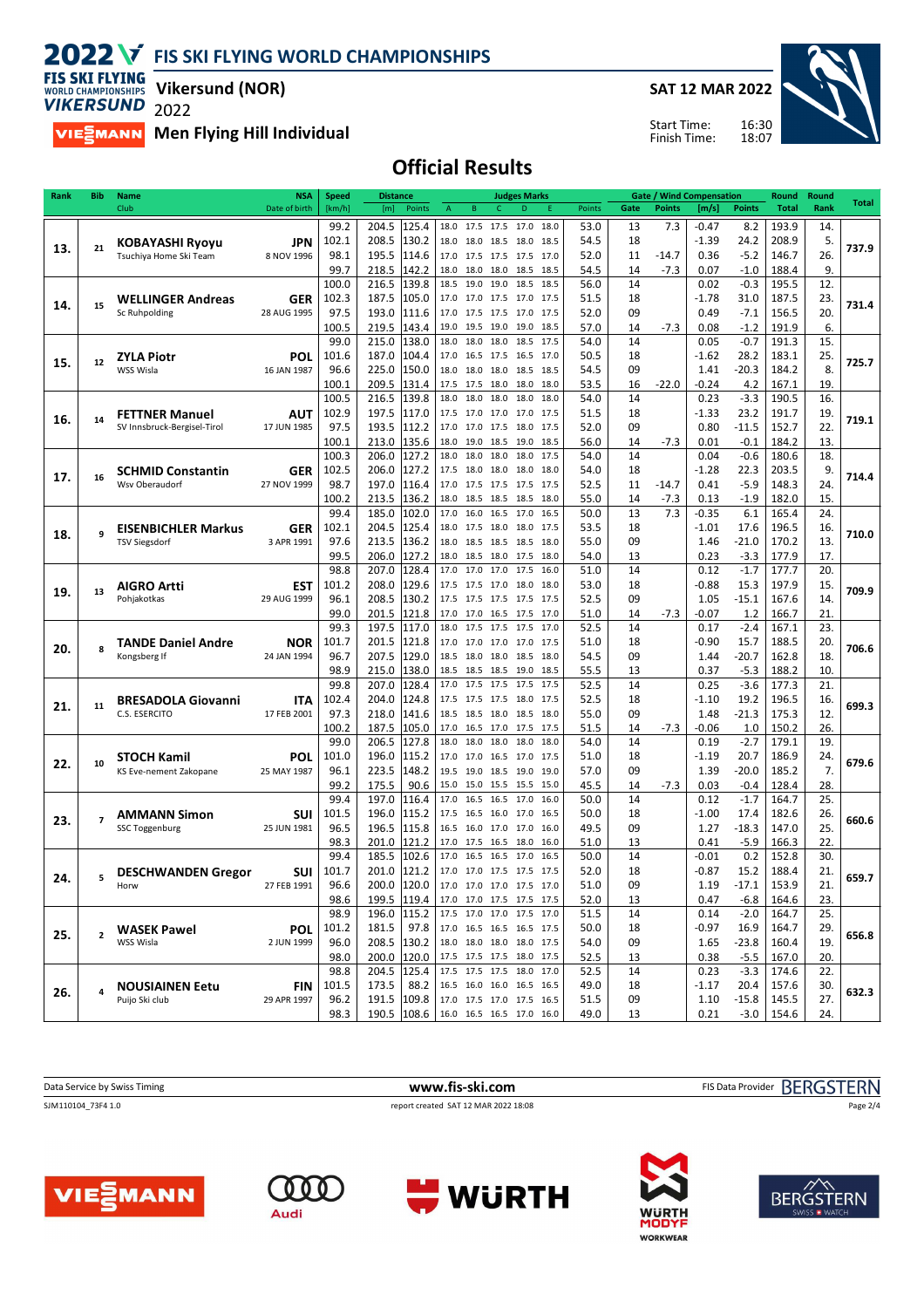**SAT 12 MAR 2022**



**FIS SKI FLYING Vikersund (NOR) WORLD CHAMPIONSHIPS VIKERSUND** 

**34.**  $\begin{bmatrix} 2C \\ N_S \end{bmatrix}$ 

**IPCIOGLU Fatih Arda**

**35. IPCIOGLU Fatih Arda**<br>Tuerkiye Kayak Federasyonu

**36. MUMINOV Sabirzhan** 

**37.** NAKAMURA Naoki<br>Tokai University Sapporo Ski Club **NAKAMURA Naoki**

**SOUKUP Matthew**

**LARSON Casey**

**38.** HUBER Daniel<br>SC Seekirchen-Salzburg **HUBER Daniel**

**39.** SOUKUP Matth<br>Altius Nordic Ski Club

**40.** LARS

# 2022

**MIESMANN** Men Flying Hill Individual

14 JUL 1993

28 SEP 1997

16 APR 1994

19 SEP 1996

2 JAN 1993

31 AUG 1997

16 DEC 1998

16:30 Start Time: Finish Time:

## **Official Results**

| Rank | <b>Bib</b>   | <b>Name</b>                       | <b>NSA</b>    | <b>Speed</b> | <b>Distance</b> |        |              |                |                          | <b>Judges Marks</b> |                          |        |      | <b>Gate / Wind Compensation</b> |         |               | Round        | Round | <b>Total</b> |
|------|--------------|-----------------------------------|---------------|--------------|-----------------|--------|--------------|----------------|--------------------------|---------------------|--------------------------|--------|------|---------------------------------|---------|---------------|--------------|-------|--------------|
|      |              | Club                              | Date of birth | [km/h]       | [m]             | Points | $\mathsf{A}$ | R              |                          |                     |                          | Points | Gate | <b>Points</b>                   | [m/s]   | <b>Points</b> | <b>Total</b> | Rank  |              |
|      |              |                                   |               | 98.7         | 192.5           | 111.0  | 17.0         |                | 17.0 17.0 17.0           |                     | 17.0                     | 51.0   | 14   |                                 | 0.29    | $-4.2$        | 157.8        | 28.   |              |
| 27.  | 6            | <b>KYTOSAHO Niko</b>              | <b>FIN</b>    | 101.3        | 199.0           | 118.8  |              |                | 17.0 16.5 17.0 16.5 17.5 |                     |                          | 50.5   | 18   |                                 | $-1.07$ | 18.6          | 187.9        | 22.   | 605.0        |
|      |              | Paimion urheilijat                | 18 DEC 1999   | 96.4         | 162.0           | 74.4   | 15.5         | 16.0 16.0      |                          |                     | 16.0 15.5                | 47.5   | 09   |                                 | 1.19    | $-17.1$       | 104.8        | 29    |              |
|      |              |                                   |               | 98.2         | 191.5           | 109.8  |              |                | 16.5 17.0 17.0 16.5 16.5 |                     |                          | 50.0   | 13   |                                 | 0.37    | $-5.3$        | 154.5        | 25.   |              |
|      |              |                                   |               | 98.6         | 194.0           | 112.8  |              |                | 17.0 17.0 17.5 17.5 17.5 |                     |                          | 52.0   | 14   |                                 | 0.37    | $-5.3$        | 159.5        | 27.   |              |
| 28.  |              | <b>AALTO Antti</b>                | <b>FIN</b>    | 100.9        | 186.0           | 103.2  | 17.0         |                | 17.0 17.0 17.0 16.5      |                     |                          | 51.0   | 18   |                                 | $-0.99$ | 17.2          | 171.4        | 28.   | 602.6        |
|      |              | Kiteen Urheilijat                 | 2 APR 1995    | 95.8         | 200.0           | 120.0  |              |                | 17.0 17.0 17.5 17.5      |                     | 17.0                     | 51.5   | 09   |                                 | 1.51    | $-21.7$       | 149.8        | 23.   |              |
|      |              |                                   |               | 98.0         | 160.0           | 72.0   |              |                |                          |                     | 16.0 16.0 16.5 16.5 16.0 | 48.5   | 13   |                                 | $-0.08$ | 1.4           | 121.9        | 29.   |              |
|      |              |                                   |               | 100.0        | 188.0           | 105.6  |              |                |                          |                     | 16.5 17.0 17.0 17.0 17.0 | 51.0   | 14   |                                 | 0.23    | $-3.3$        | 153.3        | 29.   |              |
| 29.  | $\mathbf{1}$ | <b>INSAM Alex</b>                 | <b>ITA</b>    | 102.3        | 185.5           | 102.6  |              | 16.0 16.5 16.5 |                          |                     | 16.5 17.0                | 49.5   | 18   |                                 | $-1.19$ | 20.7          | 172.8        | 27.   | 581.9        |
|      |              | <b>GRUPPO SPORTIVO FIAMME ORO</b> | 19 DEC 1997   | 97.2         | 172.5           | 87.0   | 16.0         |                | 16.0 16.5                |                     | 16.5 16.5                | 49.0   | 09   |                                 | 1.67    | $-24.0$       | 112.0        | 28    |              |
|      |              |                                   |               | 99.9         | 181.0           | 97.2   | 16.5         |                | 16.5 17.0 17.0 17.0      |                     |                          | 50.5   | 13   |                                 | 0.27    | $-3.9$        | 143.8        | 27.   |              |
|      |              |                                   |               | 99.5         | 231.0           | 157.2  | 19.0         |                | 19.0 19.0 19.0           |                     | 19.5                     | 57.0   | 13   | 7.3                             | 0.11    | $-1.6$        | 219.9        | 4.    |              |
| 30.  | 25           | <b>JOHANSSON Robert</b>           | <b>NOR</b>    | 103.3        | 206.0           | 127.2  |              |                | 18.0 18.0 18.0 18.0 18.0 |                     |                          | 54.0   | 20   | $-14.7$                         | $-1.95$ | 34.0          | 200.5        | 13.   | 420.4        |
|      |              | Soere Aal IL                      | 23 MAR 1990   |              | <b>DNS</b>      |        |              |                |                          |                     |                          |        |      |                                 |         |               | 0.0          |       |              |
|      |              |                                   |               |              | <b>DNS</b>      |        |              |                |                          |                     |                          |        |      |                                 |         |               | 0.0          |       |              |
|      |              |                                   |               |              |                 |        |              |                |                          |                     |                          |        |      |                                 |         |               |              |       |              |
|      |              | not qualified for 2nd round       |               |              |                 |        |              |                |                          |                     |                          |        |      |                                 |         |               |              |       |              |
|      |              | <b>PEIER Killian</b>              | <b>SUI</b>    | 98.9         | 180.0           | 96.0   |              |                |                          |                     | 17.0 16.5 16.5 17.0 16.5 | 50.0   | 14   |                                 | 0.03    | $-0.4$        | 145.6        | 31.   | 145.6        |
| 31.  |              | Vallee du Joux                    | 28 MAR 1995   |              |                 |        |              |                |                          |                     |                          |        |      |                                 |         |               |              |       |              |
| 32.  |              | <b>MALTSEV Kevin</b>              | <b>EST</b>    | 99.7         | 176.0           | 91.2   |              |                | 16.5 16.0 16.0 16.5      |                     | 16.0                     | 48.5   | 14   |                                 | $-0.10$ | 1.7           | 141.4        | 32.   | 141.4        |
|      |              | Elva Skiclub                      | 4 JUL 2000    |              |                 |        |              |                |                          |                     |                          |        |      |                                 |         |               |              |       |              |
| 33.  |              | <b>KOBAYASHI Junshiro</b>         | <b>JPN</b>    | 99.3         | 175.0           | 90.0   |              |                |                          |                     | 16.5 15.5 15.5 16.0 16.0 | 47.5   | 14   |                                 | 0.00    | 0.0           | 137.5        | 33.   | 137.5        |
|      |              | Megmilk Snow Brand Ski Team       | 11 JUN 1991   |              |                 |        |              |                |                          |                     |                          |        |      |                                 |         |               |              |       |              |
| 34.  |              | <b>ZOGRAFSKI Vladimir</b>         | <b>BUL</b>    | 98.2         | 172.0           | 86.4   |              |                | 16.0 16.0 17.0 16.5      |                     | 16.5                     | 49.0   | 14   |                                 | 0.10    | $-1.4$        | 134.0        | 34.   | 134.0        |
|      |              |                                   | 1000          |              |                 |        |              |                |                          |                     |                          |        |      |                                 |         |               |              |       |              |

SJM110104\_73F4 1.0 report created SAT 12 MAR 2022 18:08

**TUR** | 99.3 | 165.5 | 78.6 | 16.0 16.0 16.0 16.0 | 16.0 | 18.0 | 14 | -0.28 4.9 | 131.5 | 35. | 131.5

**KAZ** 100.5 172.5 87.0 16.0 16.5 16.0 15.5 15.5 47.5 14 0.23 -3.3 131.2 36. 131.2

**JPN 123.4** 166.0 79.2 5.5 14.5 14.5 15.0 14.5 44.0 14 0 0.01 0.2 123.4 37.

**AUT** | 99.0 | 141.0 | 49.2 | <sup>14.5</sup> 13.5 14.5 14.5 14.0 | 43.0 | 13 7.3 | -0.15 2.6 | 102.1 | 38. | 102.1

**CAN 99.9** 143.0 51.6 15.0 15.5 15.5 15.5 15.5 46.5 14 0.13 -1.9 96.2 39. 96.2

**USA** 99.8 139.5 47.4 14.5 14.0 14.5 14.0 14.5 43.0 14  $\left[ 0.12 \right]$  2.1 92.5 40. 92.5

**Data Service by Swiss Timing www.fis-ski.com** FIS Data Provider BERGSTERN

Page 3/4



**VIESMANN**